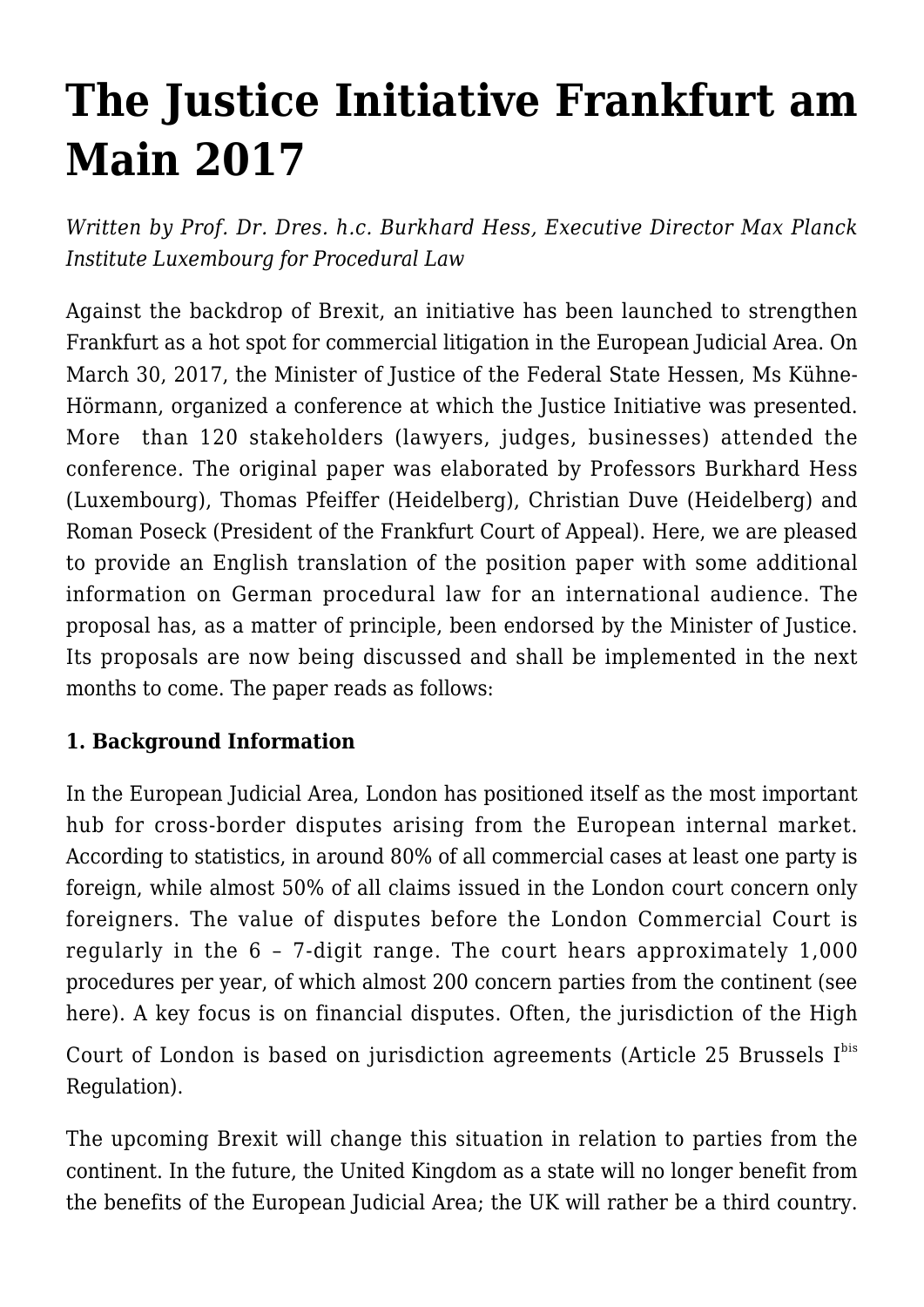Parties to civil disputes must already consider whether they prefer to choose other courts within the European Judicial Area. The liberal rules of jurisdiction laid down in Article 25 of the Brussels  $I<sup>bis</sup>$  Regulation and the special jurisdiction rules established in Articles 7 and 8 of the Brussels Ibis Regulation promote appropriate strategies. In financial contracts, jurisdiction clauses do not only provide for London, but also for other courts in the European Judicial Area, such as Frankfurt. Therefore, Germany can become a competing judicial hub. With the expected relocation of the financial center from London to Frankfurt (and indeed, likely to other European locations) a relocation of the judicial hub is also to be expected. It is submitted that one should strive for a shift of financial disputes to Frankfurt; even today, the Frankfurt judiciary is characterized by the existence of its special expertise in commercial areas. Indeed, the Frankfurt civil courts already have a high degree of specialization to hear financial and banking disputes.

Attracting high-profile, commercial disputes entails positive effects with regard to the legal services sector, in particular the legal profession, but also the courts of ordinary jurisdiction. Corresponding developments can be observed with regard to patent litigation. In this highly-specialized area of law, the courts of Düsseldorf, Mannheim and Munich have already established themselves as sought-after throughout Europe.

For these reasons, the Justice Initiative proposes that the attractiveness of the civil and commercial courts of Frankfurt should be strengthened through some targeted (mainly organizational) measures. A simultaneous information campaign would also increase Frankfurt's visibility as an attractive place for the solution of international commercial disputes. Our considerations are linked to and continue to advance earlier initiatives ("Law Made in Germany") that aim to strengthen Germany as a compelling place for dispute resolution.

In particular, the authors propose the following measures:

## **A. A comprehensive strategy to strengthen Frankfurt as a hub for international dispute settlement**

I. The core concern relates to the further specialization of the dispute resolution bodies within the state courts in order to promote the efficient resolution of crossborder commercial disputes. A combination of targeted measures, including the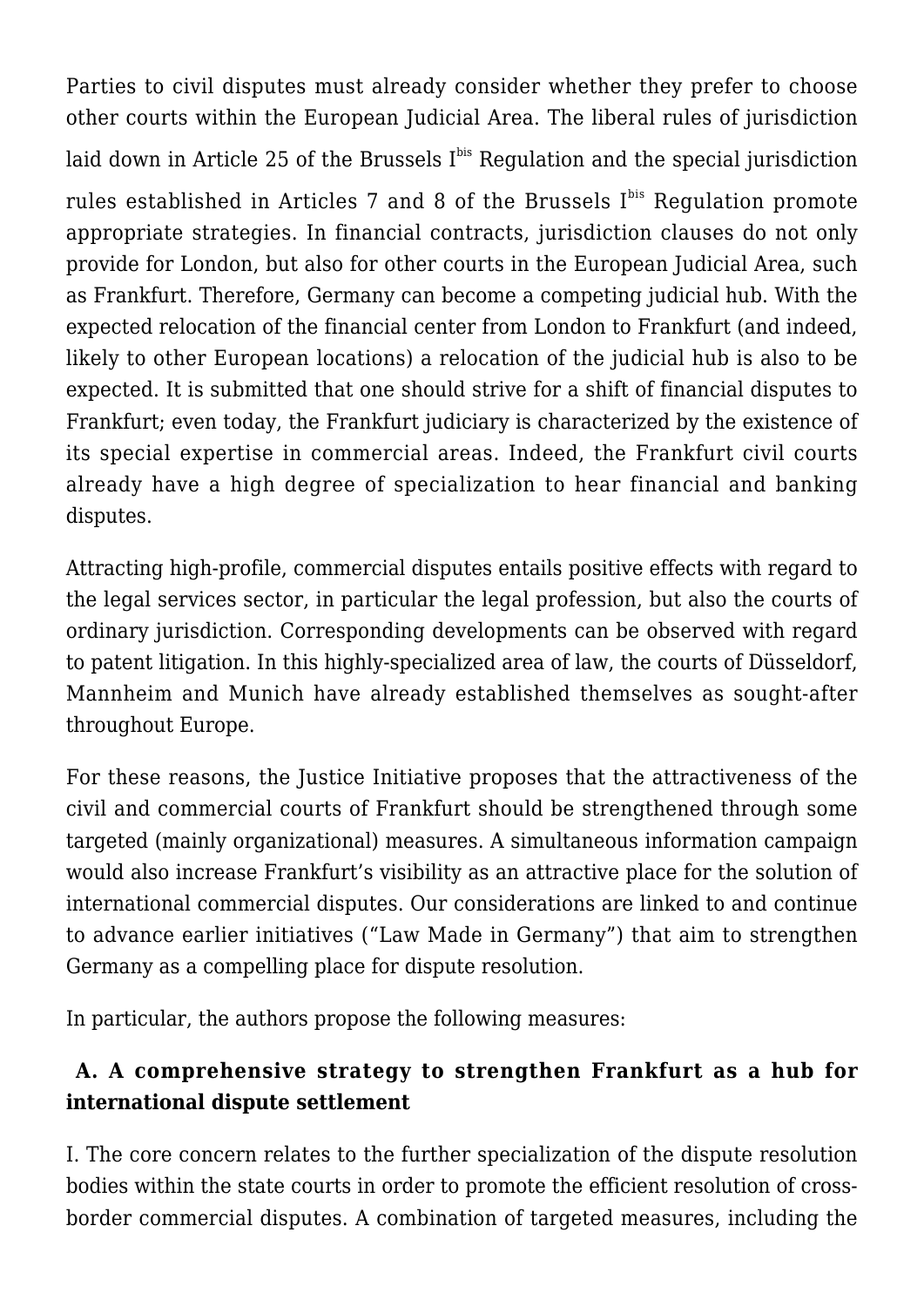provision of a well-equipped court and experienced judges with good language skills as well as a modern process design shall enable a practical, user-friendly framework for the settlement of international commercial disputes

II. The initiative shall be accompanied by the comprehensive involvement of the judiciary, of the business sector (the Chamber of Industry and Commerce) as well as of the legal profession (including lawyers' associations and lawyers' chambers).

III. Simultaneous strengthening of arbitration in Frankfurt (via the creation of a Center for International Dispute Resolution).

## **B. Establishment of Chambers for International Commercial Matters at LG Frankfurt as well as of appropriately specialized senates at OLG Frankfurt**

I. Composition of the Chamber for International Commercial Disputes with judges who have:

- 1. In-depth experience of business law (and, if possible also experience as lawyers) as well as;
- 2. Good English language skills.

II. Occupation of the commercial lay judges in consultation with the Chamber for Commerce with experts from the fields:

- 1. Finance and banking;
- 2. International commercial matters;
- 3. Auditing.

Here again, adequate language skills must be ensured.

III. Sufficient equipment of the Chamber for International Commercial Disputes:

- 1. Comprehensive use of the electronic support system, for example by providing an IT tool in order to enable an "electronic process and case file management";
- 2. Adequate equipment of the registrar of the Chamber / Senate with a staff, which also disposes of a sufficient knowledge of foreign languages and is able to manage (partially or partly) foreign-language files;
- 3. Borrowing best practices from arbitration with regard to the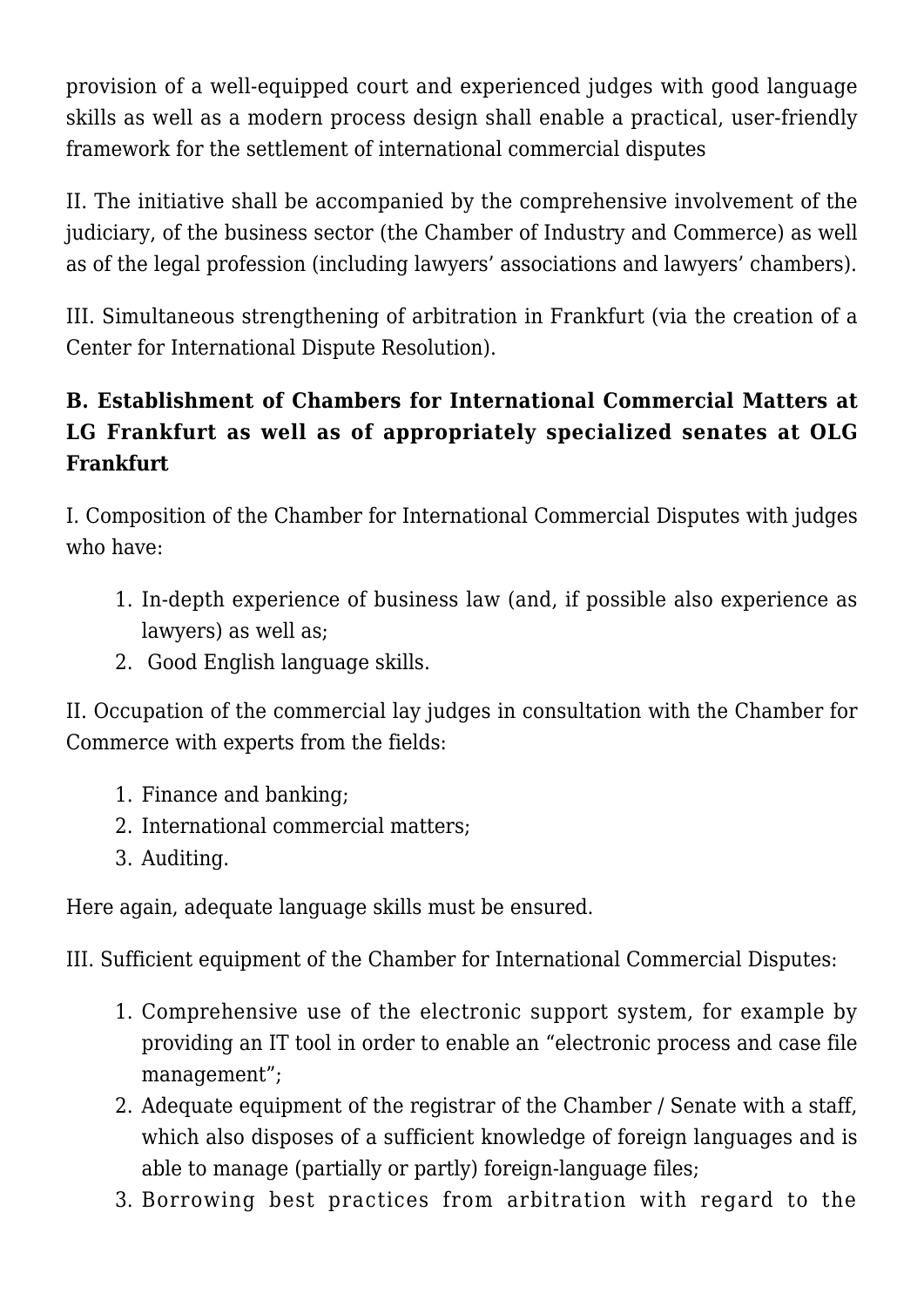secretary/registry who adopts active support functions (as a case manager).

## **C. Process design**

I. In respect of its own procedural practice, the Kammer für international Handelssachen should borrow "best practices" from patent litigation and international commercial arbitration:

- 1. The court should establish a "road map" with the parties at the start of the process; this would structure the course of the procedure. In this respect, it would seem to be a good idea to use the first hearing as a "Case Management Conference" with the parties:
- 2. Intensive use of the obligation of the court to provide information on open legal and factual issues under section [139 ZPO](#page-4-0) (German Code of Civil Procedure – the text is reproduced at the end of the document), in order to facilitate a speedy and transparent procedure;
- 3. Written preparation statements of witnesses shall generally be permitted (see [§ 377 \(3\) ZPO](#page-4-0));
- 4. Increased use of sections [142 to 144 ZPO](#page-4-0) to enable a (structured) exchange of evidence between the parties under the control of the court ("German disclosure");
- 5. Recording of the hearing and preparation of a textual record (sections [160 to 164 ZPO\)](#page-4-0) – as an electronic document.

II. Extensive use of the English language within the existing framework of sections 184 and 185 (2) of the Court Organisation Act (but no English-speaking hearings per se). The court should decide at its own discretion whether and to what extent the hearing is held in English. The proposals of the parties must be respected as far as possible.

- 1. No translation of documents which are drafted in the English language (as already foreseen by section [142 \(3\) ZPO](#page-4-0)):
- 2. Witness will be heard in their original tongue or in English;
- 3. Extensive use of video conferencing:
- 4. Elaboration of judgments in a way which allows for their speedy translation into foreign languages.

### **D. The implementation of the initiative**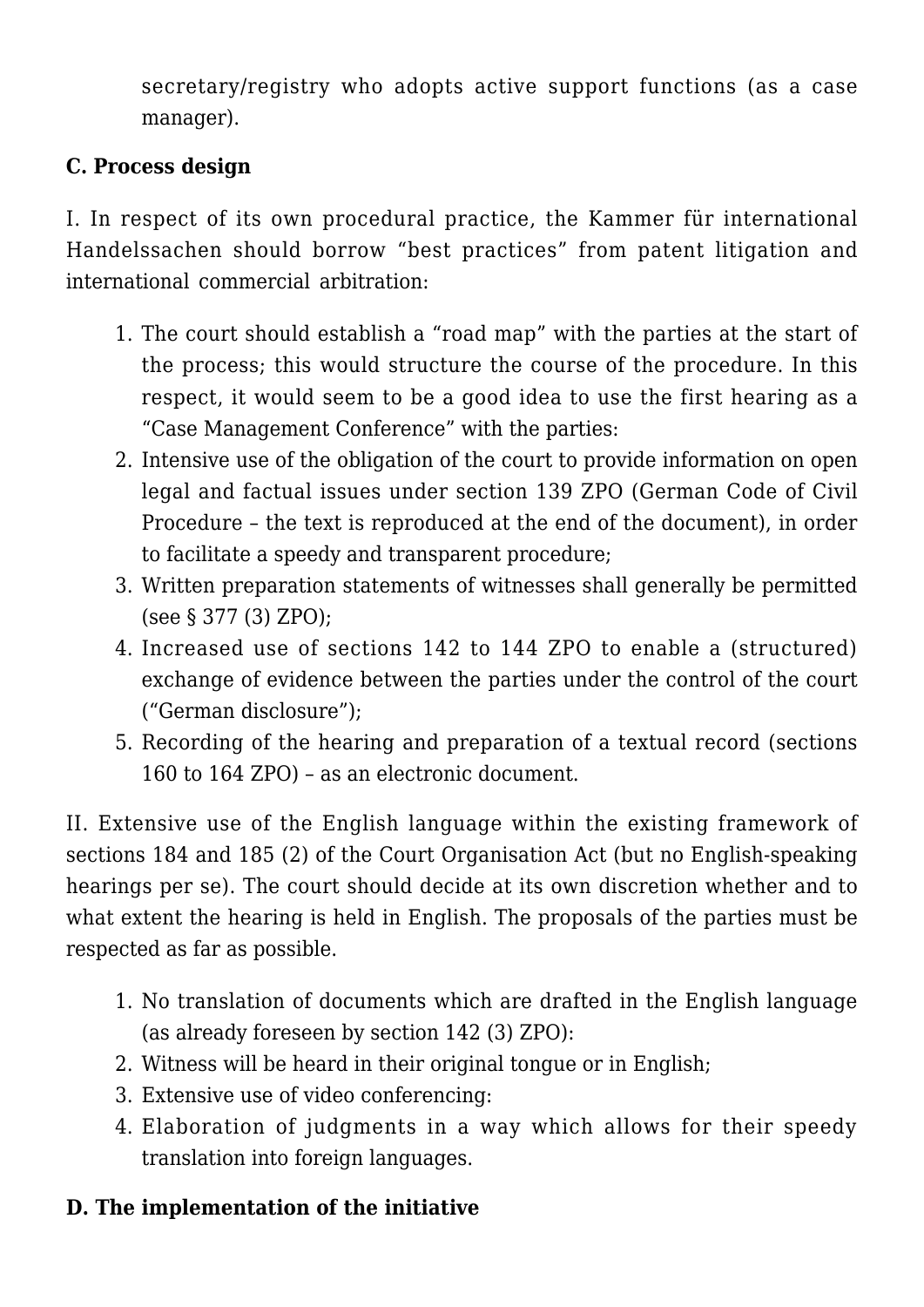I. Obtaining the support of lawyers, the judiciary and politicians in Hesse (Fall 2016)

II. Opening symposium on the  $30<sup>th</sup>$  of March 2017:

III. Establishment of a working group with the aim of defining the necessary measures to be taken;

IV. Development and implementation of an accompanying communication strategy;

V. Establishment of a chamber for international trading at Regional Court of Frankfurt and a parallel specialization at the the Heigher Regional Court preferably on January 1, 2018 (within the business distribution plan of 2018).

All in all, the undertaking of the necessary organizational endeavor as well as the timetable for the implementation of the initiative both appears to be feasible. The implementation requires, in particular, the establishment of the Chamber for International Commercial Disputes (Kammer für international Handelssachen) within the District Court of Frankfurt. The following disputes could be assigned to the Chamber from the date of its establishment: international disputes, where the jurisdiction of the Landgericht Frankfurt (District Court of Frankfurt) is based on

the Brussels Ibis Regulation or the Lugano Convention. Within the District Court, the respective disputes would be allocated to the specialized chamber via the business distribution plan of the court.

## <span id="page-4-0"></span>**Annex: [The pertinent provisions of the German Code of Civil Procedure](https://www.gesetze-im-internet.de/englisch_zpo/englisch_zpo.html) [and the Court Organisation Act](https://www.gesetze-im-internet.de/englisch_zpo/englisch_zpo.html)**

### **Code of Civil Procedure (Zivilprozessordnung – ZPO)**

## **Section 139 Direction in substance of the course of proceedings**

(1) To the extent required, the court is to discuss with the parties the circumstances and facts as well as the relationship of the parties to the dispute, both in terms of the factual aspects of the matter and of its legal ramifications, and it is to ask questions. The court is to work towards ensuring that the parties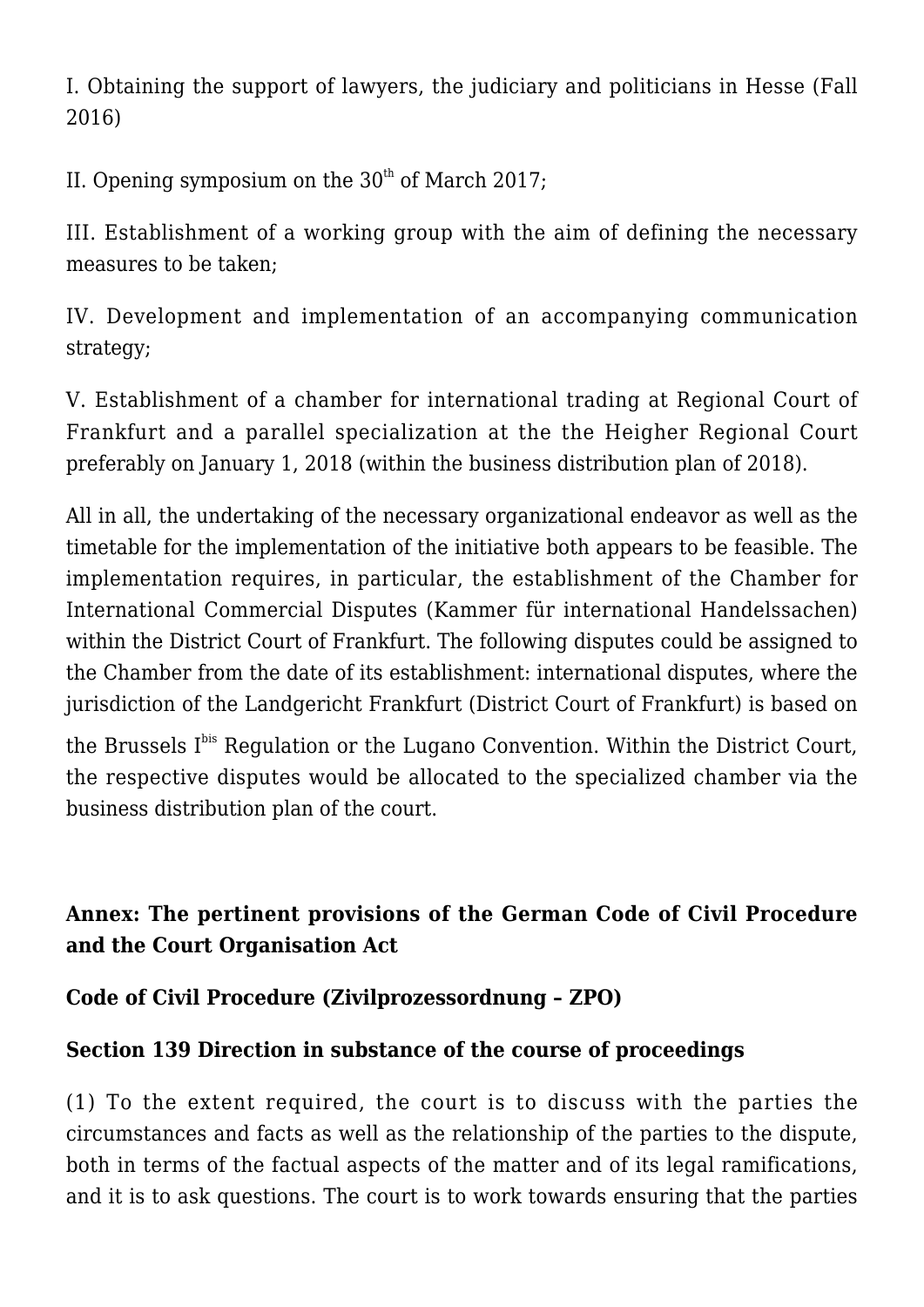to the dispute make declarations in due time and completely, regarding all significant facts, and in particular is to ensure that the parties amend by further information those facts that they have asserted only incompletely, that they designate the evidence, and that they file the relevant petitions.

(2) The court may base its decision on an aspect that a party has recognisably overlooked or has deemed to be insignificant, provided that this does not merely concern an ancillary claim, only if it has given corresponding notice of this fact and has allowed the opportunity to address the matter. The same shall apply for any aspect that the court assesses differently than both parties do.

(3) The court is to draw the parties' attention to its concerns regarding any items it is to take into account ex officio.

(4) Notice by the court as provided for by this rule is to be given at the earliest possible time, and a written record is to be prepared. The fact of such notice having been given may be proven only by the content of the files. The content of the files may be challenged exclusively by submitting proof that they have been forged.

(5) If it is not possible for a party to immediately make a declaration regarding a notice from the court, then the court is to determine a period, upon the party having filed a corresponding application, within which this party may supplement its declaration in a written pleading.

### **Section 142 Order to produce records or documents**

(1) The court may direct one of the parties or a third party to produce records or documents, as well as any other material, that are in its possession and to which one of the parties has made reference. The court may set a deadline in this regard and may direct that the material so produced remain with the court registry for a period to be determined by the court.

(2) Third parties shall not be under obligation to produce such material unless this can be reasonably expected of them, or to the extent they are entitled to refuse to testify (…).

(3) The court may direct that records or documents prepared in a foreign language be translated by a translator who has been authorised or publicly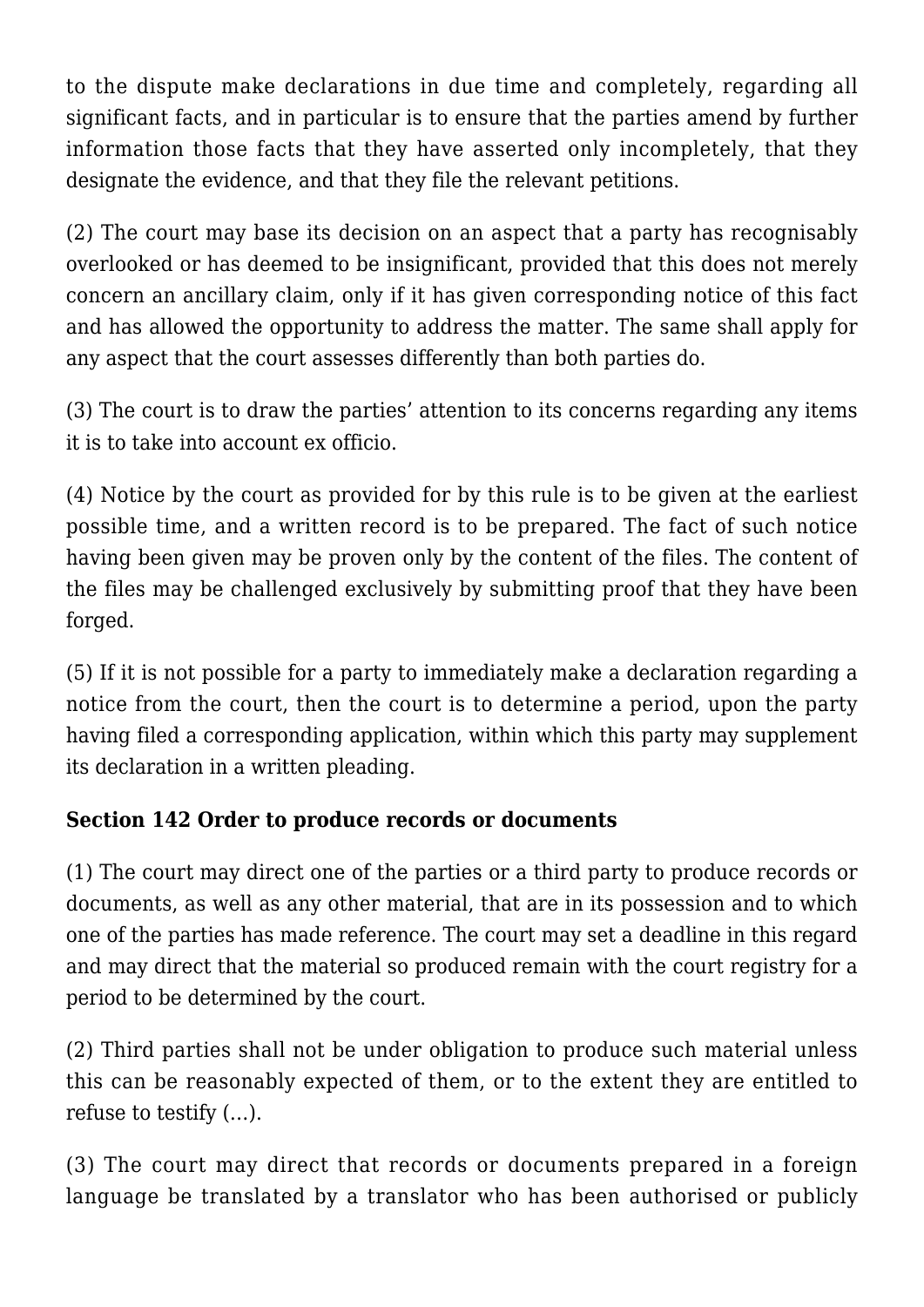appointed by the authorities of a Land, under the stipulations of Land law, for the preparation of translations of the nature required, or who is deemed to have equivalent qualifications. The translation shall be deemed to be true and complete where this is confirmed by the translator. The confirmation is to be set out on the translation, as are the place and date of the translation and the translator's authorisation/appointment/equivalency, and the translated document is to be signed by the translator. It is admissible to prove that the translation is incorrect or incomplete. The order provided for in the first sentence hereof may not be issued to the third party.

## **Section 143 Order to transmit files**

The court may direct the parties to the dispute to produce the files in their possession to the extent they consist of documents concerning the hearing on the matter and the decision by the court.

## **Section 144 Visual evidence taken on site; experts**

(1) The court may direct that visual evidence is to be taken on site, and may also direct that experts are to prepare a report. For this purpose, it may direct that a party to the proceedings or a third party produce an object in its possession, and may set a corresponding deadline therefor. The court may also direct that a party is to tolerate a measure taken under the first sentence hereof, unless this measure concerns a residence.

(2) Third parties are not under obligation to so produce objects or to tolerate a measure unless this can be reasonably expected of them, or to the extent they are entitled to refuse to testify pursuant to sections 383 to 385. Sections 386 to 390 shall apply mutatis mutandis.

(3) The proceedings shall be governed by the rules applying to visual evidence taken on site as ordered upon corresponding application having been made, or by those applying to the preparation of reports by experts as ordered by the court upon corresponding application having been made.

### **Section 377 Summons of a witness**

(3) The court may instruct that the question regarding which evidence is to be taken may be answered in writing should it believe that, in light of the content of